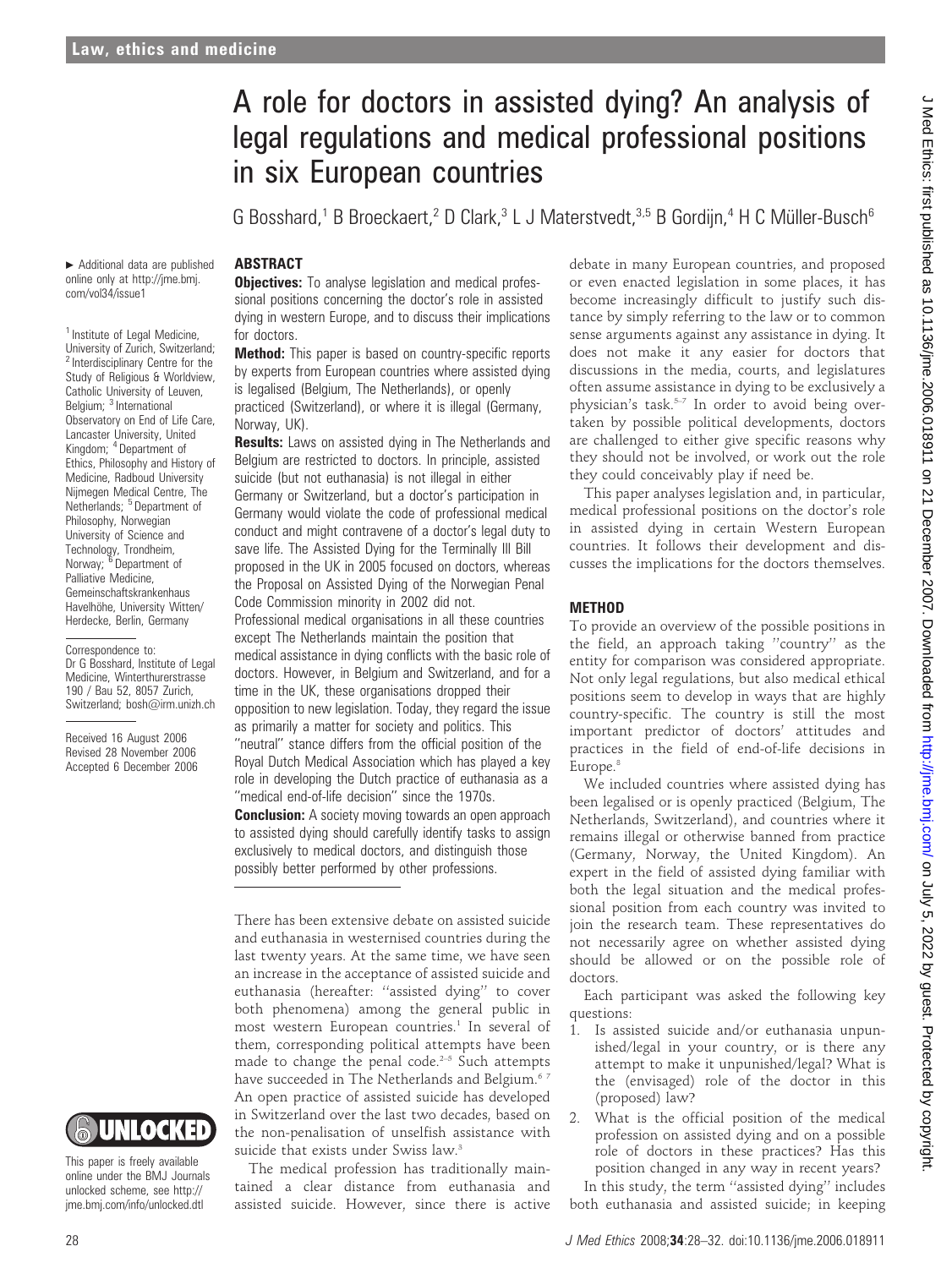with common usage, ''euthanasia'' means only voluntary euthanasia.<sup>9</sup>

# RESULTS

# Legal situation with regard to assisted dying (table 1)

Although euthanasia and assisted suicide were illegal in The Netherlands until recently (articles 293 and 294 of the Dutch penal code), both practices were tolerated by the courts from the early 1970s. The Netherlands eventually became the first country in Europe to formally depenalise assisted dying by a law (Review Procedure Act) that came into force in April 2002.<sup>6</sup> Belgium, where no relevant case law and no established or regulated euthanasia practice similar to that of The Netherlands existed, followed suit in September 2002, after having enacted a euthanasia law in May the same year.<sup>7</sup>

In Switzerland, assisted suicide (but not euthanasia) is not illegal according to the 1918 penal code, provided assistance is given without any motives of self-interest.<sup>3</sup> The legal situation is similar in Germany where assisted suicide (but not euthanasia) is not illegal in principle.<sup>2</sup> However, unlike in Switzerland, in Germany assisted suicide may legally conflict with a doctor's or a relative's obligation to save life. Both euthanasia and assisted suicide are prohibited under the Norwegian Penal Code (articles 235 and 236) dating back to 1902.4 The same holds true for the UK where even suicide was a crime in England and Wales until 1961.<sup>5</sup> The Suicide Act then decriminalised suicide but retained the criminal prohibition of aiding and abetting.

## Group targeted as assistants in dying by legislation or proposed bills (table 2)

Both the Dutch Review Procedures Act and the Belgian Euthanasia Law are restricted to doctors by exempting these professionals from penal liability for assistance in dying, provided certain criteria of due care are met.<sup>67</sup>

The non-penalisation of assisted suicide in the German and Swiss Penal Codes differs in that it applies to everyone, be they doctors or not. In 2001, the Swiss Federal Parliament confirmed both the current legal situation and the activities of Swiss rightto-die societies, in which both doctors and non-physicians

Table 1 Assisted suicide and euthanasia in six European countries – current legal situation (bold), and developments since 2000

|                                            | Allowance of assisted<br>suicide (AS) and/or |                                                                                                          |
|--------------------------------------------|----------------------------------------------|----------------------------------------------------------------------------------------------------------|
|                                            | euthanasia (E)                               | <b>Statutory regulation</b>                                                                              |
| Belgium                                    | $no \rightarrow$ yes (E)                     | Separate Act Concerning Euthanasia<br>(Criminal Code remains unchanged)*                                 |
| Germany                                    | ( <b>ves</b> AS)                             | (No specific regulation in German Penal<br>Code)†                                                        |
|                                            | no(E)                                        | (Art. 216 German Penal Code)                                                                             |
| The Netherlands $(no)$ : $\rightarrow$ yes |                                              | Amendment of the Dutch Criminal Code Art.<br>293 (killing on request) and Art. 294<br>(assisted suicide) |
| Norway                                     | no                                           | Art. 235 and Art. 236 Norwegian Penal Code                                                               |
| Switzerland                                | yes (AS)                                     | (Art. 115 Swiss Penal Code) §                                                                            |
|                                            | no(E)                                        | (Art. 114 Swiss Penal Code)                                                                              |
| United Kingdom no                          |                                              | Section 2 Suicide Act for England and Wales<br>1961                                                      |

Unless specified, all statements refer to both assisted suicide and euthanasia. Italics: developments since 2000

The legal status of assisted suicide in Belgium is unclear.

{ Physician-assisted suicide may legally conflict with a doctor's obligation to save life Although illegal until 2002, both assisted suicide and euthanasia were tolerated in The Netherlands from the early 1970s.

§ Assisting in suicide is not illegal as long as there are no motives of self-interest.

J Med Ethics 2008;34:28–32. doi:10.1136/jme.2006.018911 29

participate in suicide assistance.<sup>3</sup> In Germany, a group of legal experts recently proposed that doctors assisting patients in suicide should not be censured or prosecuted, which in fact would mean that the legal situation with respect to assisted suicide would become similar to that in Switzerland, both in general and for doctors in particular.<sup>2</sup>

The most important attempt in the UK to change the legal situation, the Assisted Dying for the Terminally Ill Bill proposed in the UK in 2005 and rejected by the House of Lords in 2006, focused on doctors.<sup>5 10</sup> In contrast, the 2002 minority Proposal on Assisted Dying of the Norwegian Penal Code Commission – turned down by the Norwegian Parliament in an unanimous vote in May 2005 – made no specific mention of doctors but proposed a requirement that the patient be ''terminally ill''.4

# Medical professional positions (table 3)

The Royal Dutch Medical Association played a key role in developing the Dutch euthanasia model from the very beginning, without expressing any major concerns as to the compatibility of this practice with medical professional ethics.6 11 Allowing a role for non-doctors was hardly ever seriously considered. An inquiry commissioned by the Royal Dutch Medical Association recently concluded that individuals with no illness at all could also qualify for assistance in dying, and that even in these cases doctors should be the only ones to decide whether the "suffering through living" is great enough.<sup>12</sup>

In contrast, the Belgian National Council of Physicians found it difficult to establish an adequate position when confronted with the rapid and radical legal changes in the field of euthanasia in Belgium in the early 2000s. The reality of the new Belgian law was finally accepted in an Advice of March 2003.13 Art. 95 of the Code of Medical Deontology, which previously prohibited doctors from providing any assistance in dying, was changed only in March 2006.14 In the revised Art. 95– 98, the Code now mentions the duty of the physician, on receiving a question regarding the end of life, to inform the patient of the initiatives that the latter can take (including writing a living will covering euthanasia) and includes a somewhat ambiguous statement that a doctor should provide any medical and moral assistance required.

The Swiss Academy of Medical Sciences took a different route towards adopting a ''neutral'' stance. The Academy maintains the basic incompatibility of assisted dying with the role of the doctor, but today respects assistance in suicide as the doctor's personal decision in the individual case.15

Medical associations in Germany, Norway and the UK continue to strongly condemn assisted dying in any form.<sup>5 16 17</sup> In the UK however, the fact that both the British Medical Association and the Royal College of Physicians of London for a time adopted a neutral position to the Assisted Dying for the Terminally Ill Bill, but later backtracked and again took a stance against legislation, shows how controversial the subject is, even amongst doctors in this country.<sup>18 19</sup>

More details on the legislation and medical professional positions and their development in the various countries, including additional references, can be found online..

# **DISCUSSION**

# Doctors between resistance and acquiescence

Faced with increasing public acceptance of assisted dying in Europe, corresponding attempts to change the penal code, and actual changes of the law in some countries, the medical profession mostly strives to prevent or to slow down the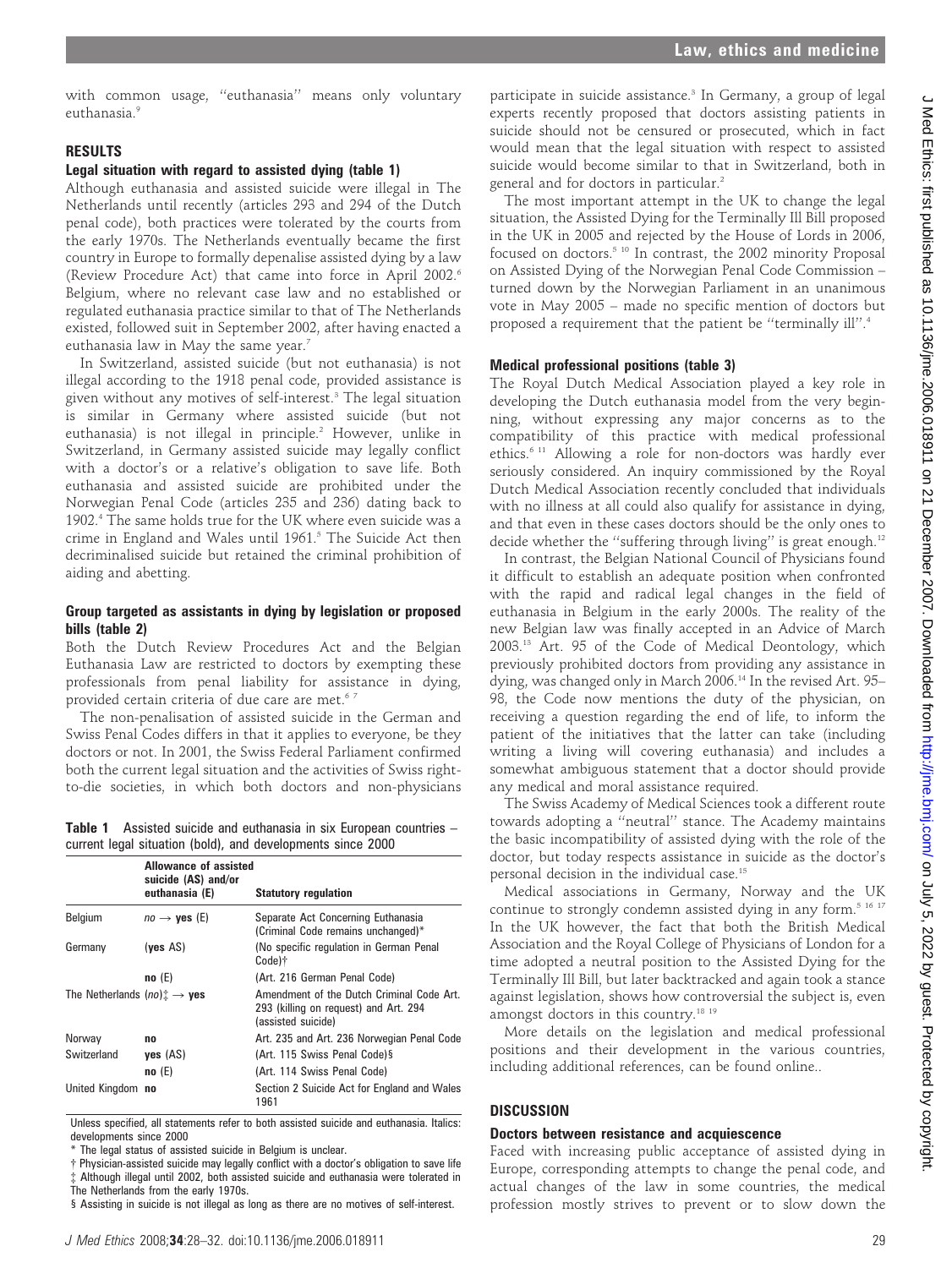|  |                                                      |  |  |  | <b>Table 2</b> Assisted suicide and euthanasia in six European countries: |
|--|------------------------------------------------------|--|--|--|---------------------------------------------------------------------------|
|  | target group (bold) of legislation or proposed bills |  |  |  |                                                                           |

|                 | Target group of<br>(proposed)<br>legislation | According to statutory regulation or<br>proposed legislation                                                            |
|-----------------|----------------------------------------------|-------------------------------------------------------------------------------------------------------------------------|
| Belgium         | doctors only                                 | Act Concerning Euthanasia, May 2002:<br>Conditional decriminalisation of euthanasia<br>performed by a physician*        |
| Germany         | not specified                                | Non-penalty of assisted suicide holds for<br>everyone†                                                                  |
| The Netherlands | doctors only                                 | Review Procedure Act, April 2002: exemption<br>for doctors from penalty of assisted suicide and<br>killing on request   |
| Norway          | not specified                                | Penal Code Commission, minority proposal, no<br>mention of doctors; rejected in May 2005 by the<br>Norwegian Parliament |
| Switzerland     | not specified                                | Non-penalty of assisted suicide without motives<br>of self-interest holds for everyone                                  |
| United Kingdom  | doctors only                                 | Assisted Dying for the Terminally III Bill targeted<br>at doctors only; rejected in May 2006 by the<br>House of Lords   |

Unless specified, all statements refer to both assisted suicide and euthanasia. Italics: bill/proposal

\* The legal status of (physician-) assisted suicide — not regulated by the euthanasia law — is unclear.

{ Physician-assisted suicide may legally conflict with a doctor's obligation to save life (''Garantenpflicht''). Current legal developments aim at exempting doctors from a particular ''Garantenpflicht''.

process. What is occurring may be described as a power struggle: society wants the option of physician-assisted death to be available, while the overwhelming majority of medical organisations continue to view such assistance as incompatible with their codes of professional ethics. Even so, there is no unanimity within the medical profession.<sup>20</sup> Those specialists who are most likely to be entrusted with assisting in death (eg oncologists, palliative care doctors) are those who oppose the legalisation of assisted dying most strongly. In other words, the conflict is essentially between those who want the option of assisted dying to be available, and those who would be responsible for implementing it. $^{21}$   $^{22}$ 

So far, doctors have been able to prevent any opening up in Germany, Norway, and the UK. Nevertheless, the campaign debate for the Assisted Dying for the Terminally Ill Bill in the UK was powerful enough to cause the British Medical Association and the Royal College of Physicians of London to waive their opposition for a while.<sup>18 19</sup> And at the moment there is considerable pressure on the German Medical Association arising from the proposal of a group of legal experts that doctors assisting patients in suicide should neither be prosecuted under criminal law nor censured by medical professional ethics.2

In the last few years, Swiss and Belgian doctors gradually acquiesced in what had already been legally condoned or established as a new legislation in a democratic process, respectively. The process of acquiescence is particularly impressive in Belgium, where legal changes made in direct opposition to the official medical ethical position presented the medical profession with a fait accompli. The Belgian National Council could do nothing more than state: ''When in a democratic state a law [on ethical issues] is established and this law respects the freedom of conscience of each physician, the existence of this law cannot be ignored by a public institution such as the Order of Physicians.''13 In Switzerland, too, the Swiss Academy of Medical Sciences was forced to moderate its statement that ''assistance in suicide is not a part of a doctor's activity'' so that assistance in suicide in individual cases now has to be respected as the doctor's personal decision.14

Table 3 Assisted suicide and euthanasia in six European countries current official medical professional positions (bold), and developments since 2000

|                                  | Allowance of doctors'<br>involvement   | <b>According to</b>                                                                                                    |
|----------------------------------|----------------------------------------|------------------------------------------------------------------------------------------------------------------------|
| Belgium                          | $no \rightarrow neutral^*$             | Code of Medical Deontology of the Belgian<br>National Council of Physicians, position<br>modified in March 2006        |
| Germany                          | no                                     | Principles of the German Medical<br>Association, position maintained in May<br>2004                                    |
| <b>The</b><br><b>Netherlands</b> | ves                                    | Guidelines of the Royal Dutch Medical<br>Association, position maintained in April<br>2002                             |
| Norway                           | no                                     | Ethical Rules of the Norwegian Medical<br>Association, position maintained in June<br>2002                             |
| Switzerland                      | $no \rightarrow$ neutral (AS)<br>no(E) | Medical-ethical Guidelines of the Swiss<br>Academy of Medical Sciences, position<br>modified in December 2004          |
| United<br>Kingdom                | $no \leftrightarrow neutral$           | Official view of the British Medical<br>Association, June 2000 (confirmed by a<br>BMA representative vote, July 2006)† |

Unless specified, all statements refer to both assisted suicide and euthanasia Italics: developments since 2000

\* Concerns both euthanasia and assisted suicide as long as requirements of the

euthanasia law (including presence of a physician) are met.

{ Abolishing an earlier BMA representatives' vote in July 2005 in favour of a neutral stance

Only in The Netherlands do we find almost complete symmetry between what the law conceives as the medical profession's role in assisted dying and the official view of the profession itself. However, evidence from The Netherlands suggests a continuing unwillingness of doctors to report cases of such assistance to the authorities, and a return to practices such as terminal sedation that are accepted as normal medical practice and do not need to be reported to the authorities.<sup>23</sup>

### Keeping out or being the experts?

Open regulation of assisted dying brings doctors into a basic conflict. On the one hand, many doctors do not wish to have anything to do with a practice that they regard as incompatible with professional ethics. On the other hand, once opening up seems inevitable, they want to introduce the safeguards they deem necessary. The more they get involved in these discussions, however, the more they are drawn, albeit unwillingly, into the role of experts in a field that extends far beyond medicine. Utilisation of that exclusive expertise is exactly what is presupposed in much legislation and proposed bills.<sup>5–7</sup>

Should this role be taken on without modification by the medical profession, it would lead in the direction of the Dutch model where euthanasia and assisted suicide have been socialised within the medical profession as just another "medical end-of-life decision".<sup>24</sup> However, such a role for the medical profession seems particularly inappropriate if, as has happened in The Netherlands, the indications for assisted dying are progressively extended.12 Requests to die in cases of ''suffering through living'' can be seen either as a strictly personal matter or as a social issue, that is, something that society has a duty to deal with. But as these individuals do not suffer from any medical condition at all, or at least not from any severe illness, it is difficult to justify the view that their plight is a medical matter. There is hardly any argument why doctors should have more expertise in such cases than other professionals.

However, it has been suggested that open regulation of assisted dying could also be implemented by establishing a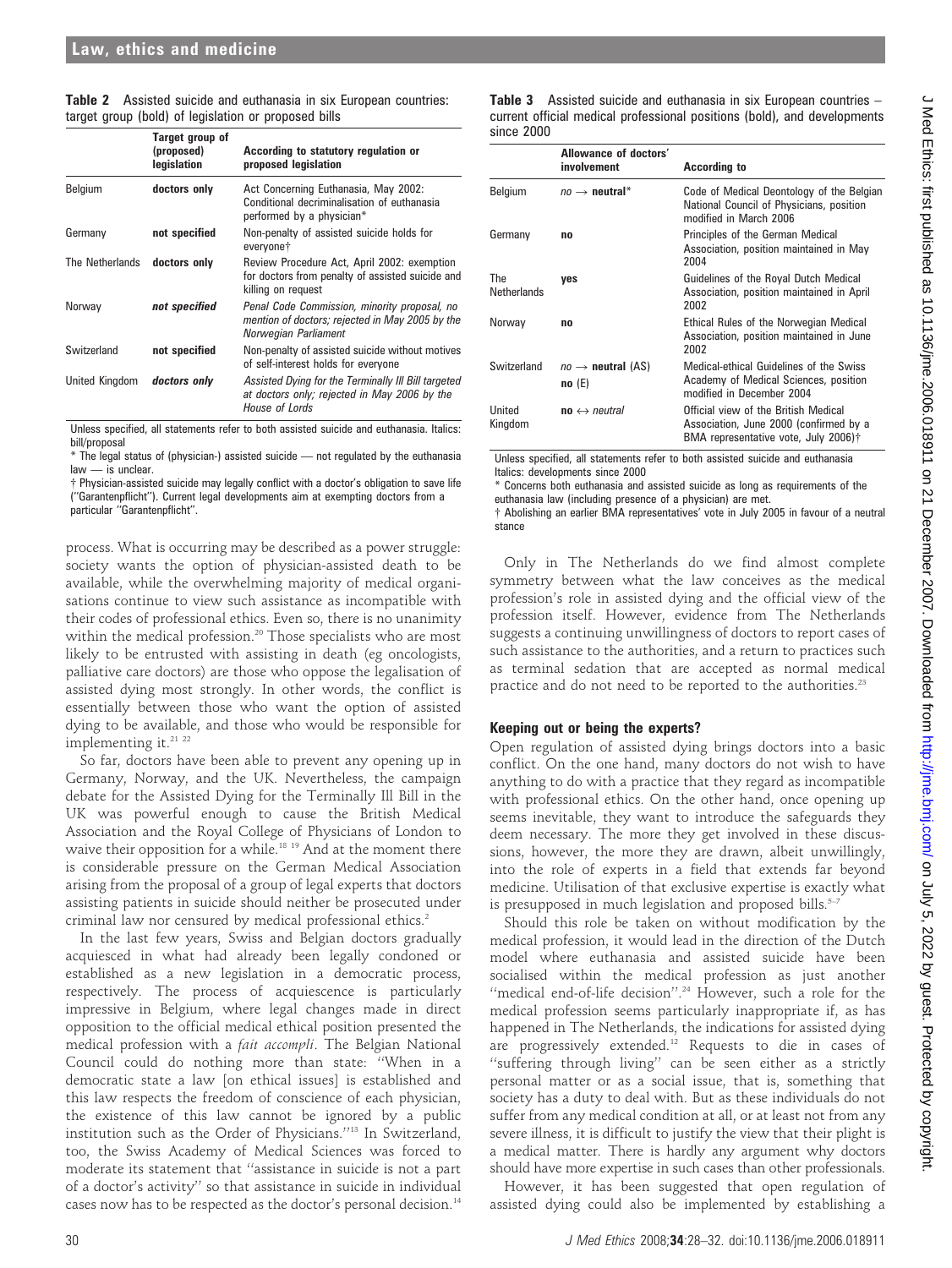J Med Ethics: first published as 10.1136/jme.2006.018911 on 21 December 2007. Downloaded from http://jme.bmj.com/ on July 5, 2022 by guest. Protected by copyright J Med Ethics: first published as 10.1136/jme.2006.018911 on 21 December 2007. Downloaded from Intp://jme.bmj.com/ on July 5, 2022 by guest. Protected by copyright.

suicide service outside clinical care, run by a designated interdisciplinary team.25 This model, in which non-penalisation of assistance in dying would be restricted to these specialised services rather than to any one profession, could ensure competent assessment of the person wanting to die according to standard regulations agreed on by the public through a political process. Any role conflict for clinicians faced with a patient's request for assistance in dying would thereby be avoided, as their role would be clearly confined to openly discussing the situation, indicating possible treatment or palliative care options, and offering further support in this respect. Nevertheless, no state has yet shown great interest in engaging in a field in which it is extremely difficult to establish appropriate decision criteria but, at the same time, any wrong decision has far-reaching and irreversible consequences.

### An interdisciplinary approach?

Against the background of our analysis, it is apparent that, if society is willing to make assisted death an available option, the responsibility for such decisions must be spread as widely as possible, that is, borne by society as a whole.<sup>25</sup> It is not enough that the law and ethical guidelines lay down limits for doctors who assist in dying and that the observance of these conditions is monitored by lawyers and – as is the case in The Netherlands – ethicists. Much rather, these two groups, together with other professionals such as clergy, nurses, pharmacists, social workers, and any ''lay people'' who have sufficient experience of life, should be prepared to bear joint responsibility for specific cases, for example when a particularly difficult decision has to be taken. Whether or not a state-run service for assisted dying, as outlined above, $25$  is the most appropriate instrument is another question altogether, as this might be too bureaucratic and impersonal to meet the expectations and needs of the individuals wanting to die and their families.

What doctors can do at this stage is to identify where medical expertise is essential in this field and to define those questions to which medical knowledge provides no answer. Given the fact that most professional medical organisations decline even to consider the subject at the present time, official positions of doctors in this field are scarce. However, a Consensus Panel of the University of Pennsylvania Center for Bioethics, Pennsylvania, USA, succeeded in bringing together a number of acknowledged experts in this field.<sup>26</sup> The panel identified communication of information about diagnosis, prognosis, and the full range of treatment options as clearly within the doctor's expertise. Concomitant factors such as depression would, of necessity, have to be assessed by a doctor. According to the panel, tasks such as addressing questions of coercion, spiritual issues, and even symptom control, are often better performed by nurses, social workers, and clergy or other spiritual advisors. These experts also raised the question whether it would be better to assign a non-physician to coordinate and supervise the overall process.

Interestingly, these suggestions, although developed independently in a different cultural and health-care context, correspond closely with the position of the Swiss Academy of Medical Sciences on assisted suicide, as outlined in their medical-ethical guidelines on the care of patients at the end of life.15 According to the Swiss Academy of Medical Sciences, exclusively medical tasks are to establish that the patient is approaching the end of life, to discuss the medical condition and its consequences and, if desired, to implement alternative options for treatment and palliative care. On the other hand, ascertaining that the patient is capable of making the decision

and that the wish to end life is well-considered, persistent, and arrived at without external pressure is not exclusively a medical task – for this reason, the person providing a second opinion on these points must not necessarily be a doctor.

### **CONCLUSIONS**

Against the background of increasing public acceptance of assisted dying in Europe, the fundamental question of the appropriate role for doctors in an area that goes beyond medicine remains contentious. A society striving for an open approach towards assisted dying should carefully identify the tasks that should be assigned exclusively to medical doctors and separate out those that might be better performed by other professions.

Acknowledgements: GB and BG thank the teams of both the Centre for the Economic and Social Aspects of Genomics (GESAGen) and of the International Observatory on End of Life Care (IOELC) at Lancaster University for their outstanding hospitality and friendship.

All authors are indebted to Dr Mergl Clarke for translating parts of the text into English and for critically revising the whole manuscript.

Competing interests: None.

#### **REFERENCES**

- 1. **Cohen J,** Marcoux I, Bilsen J, et al. Trends in acceptance of euthanasia among the general public in 12 European countries (1981-1999). Eur J Public Health 2006;16:663–9.
- Schöch H, Verrel T. Alternativ-Entwurf Sterbebegleitung [Alternative blueprint on end-oflife care in Germany]. Goltdammer's Archiv für Strafrecht (GA) 2005;152:553-624.
- **Bosshard G,** Fischer S, Bär W. Open regulation and practice in assisted dying. How Switzerland compares with the Netherlands and Oregon. Swiss Med Wkly 2002;132:527–34.
- 4. Norges offentlige utredninger NOU 2002: 4. Ny straffelov. Straffelovkommisjonens delutredning VII [New penal code. The penal code commission's review, part VII], March 2002. http://www.regjeringen.no/nb/dep/jd/dok/Nover/2002/Nov-2002- 04.html?id = 380296 (accessed 6 November 2007)
- 5. **House of Lords**. Assisted Dying for the Terminally III Bill Committee. Assisted Dying for the Terminally Ill Bill - First Report (April 2005).http://www.publications. parliament.uk/pa/ld/ldasdy.htm (accessed 26 October 2007)
- 6. Wet toetsing levensbeëindiging op verzoek en hulp bij zelfdoding [Termination of Life on Request and Assisted Suicide Law (Review Procedures) Act 2002]. Staatsblad van het Koninkrijk der Nederlanden 2001;194. http://www.minbuza.nl/binaries/en-pdf/ pdf/euth-amendedbill-en.pdf (accessed 26 October 2007)
- 7. Euthanasia (Belgium) Bill. Bull Med Eth 2002;January:9–11.
- **Rebagliato M,** Cuttini M, Broggin L, et al. Neonatal end-of-life decision making. Physicians' attitudes and relationship with self-reported practices in 10 European countries. JAMA 2000;284:2451–9.
- 9. Materstvedt LJ, Clark D, Ellershaw J, et al. Euthanasia and physician-assisted suicide: a view from an EAPC Ethics Task Force. Palliative Medicine 2003;17:97-101.
- 10. **Dyer C.** UK House of Lords rejects physician assisted suicide. BMJ 2006;332:1169. 11. KNMG, Standpunt Federatiebestuur KNMG inzake euthanasia [The federal board's position on Euthanasia], 2002. http://knmg.artsennet.nl/vademecum/files/VI.07.html
- (accessed 26 October 2007) 12. Sheldon T. Dutch euthanasia law should apply to patients "suffering through living", report says. **BMJ** 2005; **330**:61.
- 13. Nationale Raad van de Orde der Geneesheren, Advies betreffende palliatieve zorg, euthanasie en andere medische beslissingen omtrent het levenseinde [The National Council of the Order of Physicians, advice on palliative care, euthanasia and other medical end-of-life decisions], March 2003. http://195.234.184.64/web-Ned/nl/a100/ a100006n.htm (Dutch) or http://195.234.184.64/web-Fr/fr/a100/a100006f.htm (French) (accessed 26 October 2007)
- 14. Code van geneeskundige plichtenleer opgesteld door de Nationale Raad van de Order der Geneesheren [Code of Medical Deontology of the National Council of the Order of Physicians], March 2006. http://195.234.184.64/web-Ned/deonton.htm (Dutch) or http://195.234.184.64/web-Fr/deont\_f.htm (French) (accessed 26 October 2007)
- 15. Schweizerische Akademie der Medizinischen Wissenschaften. Betreuung von Patienten am Lebensende. Medizinisch-ethische Richtlinien [Care of patients at the end of life, medical-ethical guidelines]. Schweiz Ärztezeitung 2005;86:172–6.
- 16. Bundesärztekammer. Grundsätze der Bundesärztekammer zur ärztlichen Sterbebegleitung [Principles of the German Medical Association on medical end-oflife care]. Deutsches Ärzteblatt 2004;101:1298-1299.
- 17. The Norwegian Medical Association. Etiske regler for leger [Ethical rules for doctors], 1961 – last amended June 2002; section on assisted dying amended October 1994. http://www.legeforeningen.no/index.gan?id = 485 (accessed 26 October 2007)
- 18. Royal College of Physicians of London. Written evidence to the House of Lords Select Committee on the Assisted Dying for the Terminally Ill Bill (September 2004).